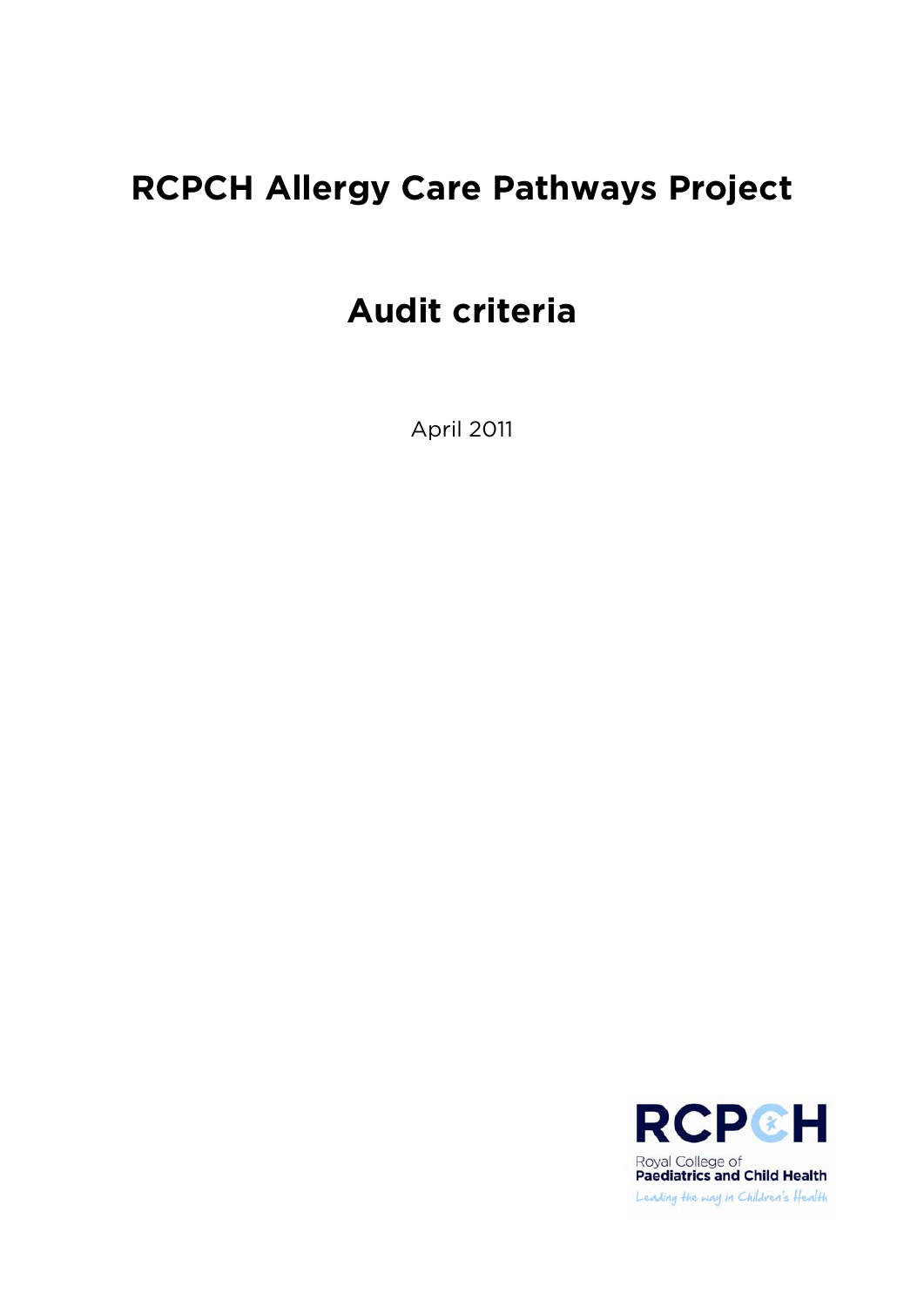Clinical audit is defined as a quality improvement process that seeks to improve patient care and outcomes through systematic review of care against explicit criteria and the implementation of change. (1)A range of documents are available to help you conduct a clinical audit. These are developed by University Hospitals Bristol and can be found on www.ubht.nhs.uk/clinicalaudit.

A generic allergy focused patient reported experience measure (PREM) is available for download on the RCPCH website at www.rcpch.ac.uk/allergy. In May 2011 the RCPCH e-learning resource for conducting clinical audit will be available at www.rcpch.ac.uk/clinicalaudit.

The audit cycle includes the following stages

- 1. Audit topic
- 2. Identify best practice (e.g. guidelines)
- 3. Criteria & Standards
- 4. Data collection
- 5. Data analysis
- 6. Implement changes
- 7. Re audit





Audit criteria are presented here as recommended by the RCPCH Allergy Care Pathways Project Board. There can be found on

| Page number |
|-------------|
|             |
|             |
|             |
|             |
|             |
|             |
|             |
|             |
|             |
|             |
|             |
|             |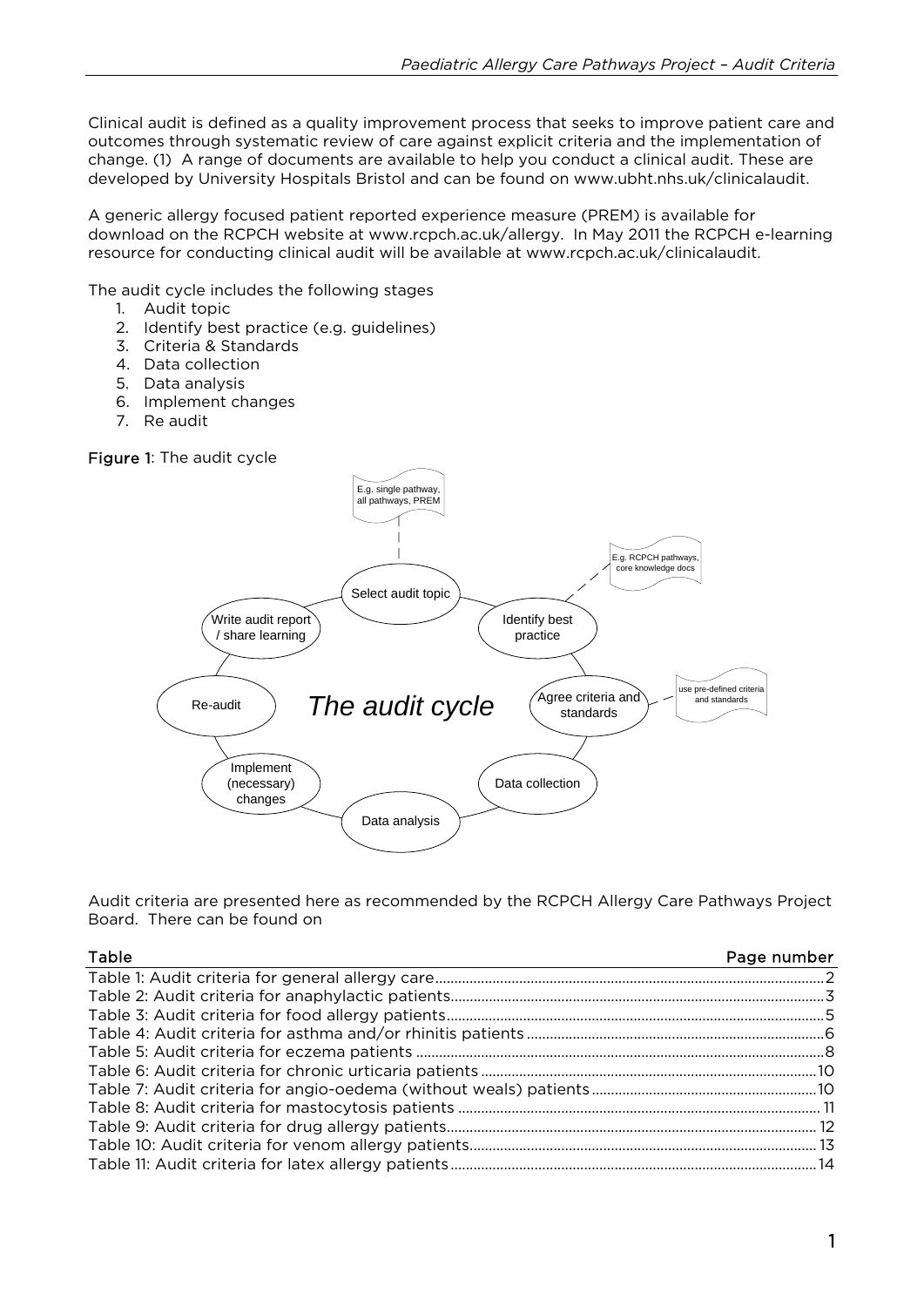# **GENERAL ALLERGY CARE**

Table 1: Audit criteria for general allergy care

| <b>Criterion G1</b> | Percentage of children with allergic conditions given management plans |
|---------------------|------------------------------------------------------------------------|
| <b>Exceptions</b>   | None                                                                   |
| <b>Settings</b>     | All                                                                    |
| Standard            | 100%                                                                   |
|                     |                                                                        |
| <b>Criterion G3</b> | Percentage of children with allergic conditions given avoidance advice |
| <b>Exceptions</b>   | <b>None</b>                                                            |
| Settings            | All                                                                    |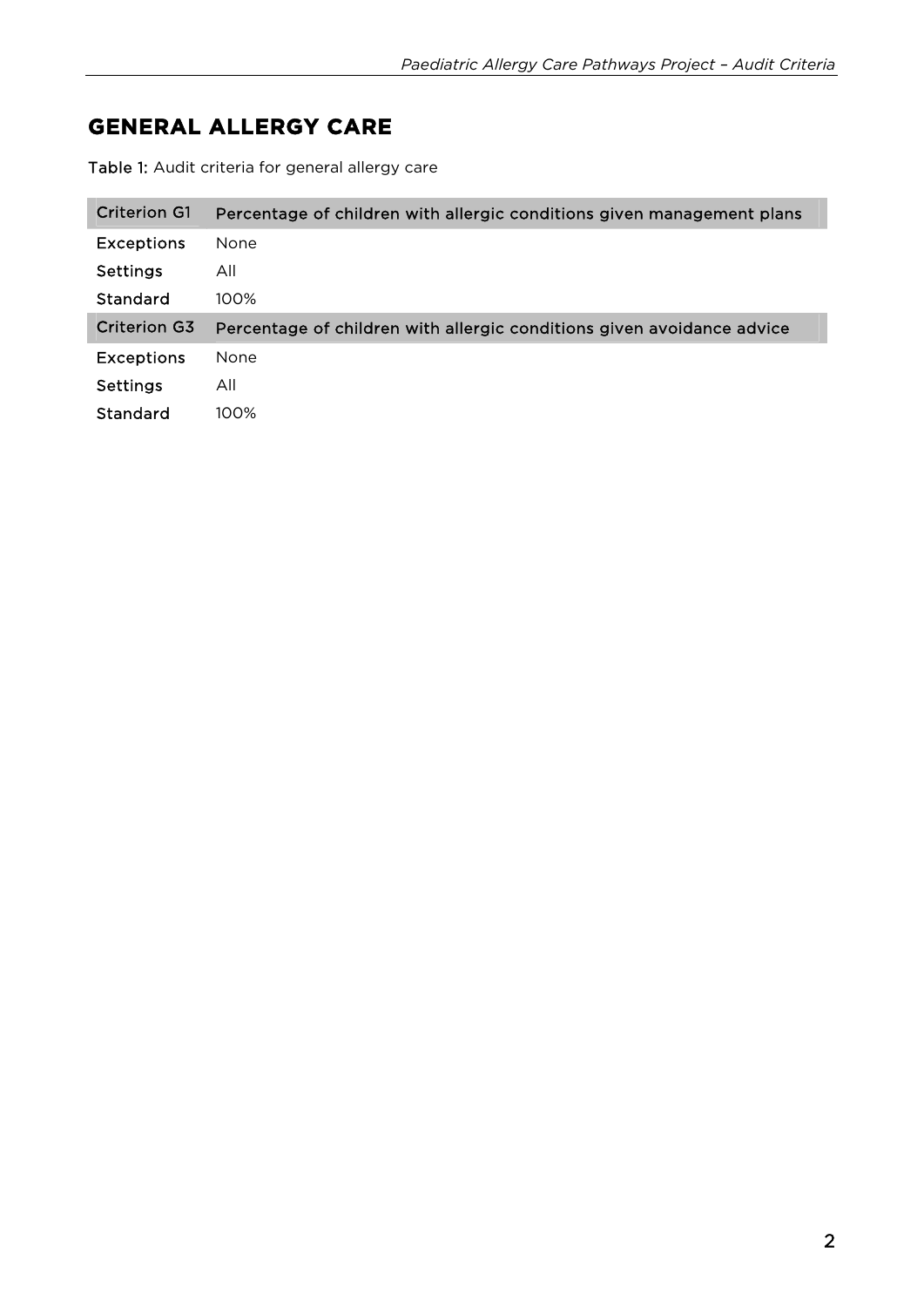## **ANAPHYLAXIS**

| <b>Criterion A1</b> | Percentage of children treated with an intramuscular adrenaline injection<br>for an acute anaphylaxis reaction                                                                                                                                                                                                                                                                                                                             |
|---------------------|--------------------------------------------------------------------------------------------------------------------------------------------------------------------------------------------------------------------------------------------------------------------------------------------------------------------------------------------------------------------------------------------------------------------------------------------|
| <b>Exceptions</b>   | None                                                                                                                                                                                                                                                                                                                                                                                                                                       |
| <b>Settings</b>     | All                                                                                                                                                                                                                                                                                                                                                                                                                                        |
| Standard            | 100%                                                                                                                                                                                                                                                                                                                                                                                                                                       |
| <b>Definitions</b>  | Anaphylaxis is a severe, life-threatening, generalised or systemic<br>hypersensitivity reaction which<br>is likely when both of the following criteria are met:<br>1. Sudden onset and rapid progression of symptoms<br>2. Life-threatening airway and/or breathing and/or circulation problems<br>Skin and/or mucosal changes (flushing, urticaria, angio-oedema) can also<br>occur, but are absent in a significant proportion of cases. |
| <b>Criterion A2</b> | Percentage of children with an acute episode of anaphylaxis transferred<br>to hospital                                                                                                                                                                                                                                                                                                                                                     |
| <b>Exceptions</b>   | None                                                                                                                                                                                                                                                                                                                                                                                                                                       |
| <b>Settings</b>     | All                                                                                                                                                                                                                                                                                                                                                                                                                                        |
| <b>Standard</b>     | 100%                                                                                                                                                                                                                                                                                                                                                                                                                                       |
| <b>Definitions</b>  | See A1.                                                                                                                                                                                                                                                                                                                                                                                                                                    |
| <b>Criterion A3</b> | Percentage of children with an acute episode of anaphylaxis who are<br>transferred to hospital are observed for a minimum of 4 hours                                                                                                                                                                                                                                                                                                       |
| <b>Exceptions</b>   | None                                                                                                                                                                                                                                                                                                                                                                                                                                       |
| <b>Settings</b>     | All                                                                                                                                                                                                                                                                                                                                                                                                                                        |
| Standard            | 100%                                                                                                                                                                                                                                                                                                                                                                                                                                       |
|                     |                                                                                                                                                                                                                                                                                                                                                                                                                                            |
| <b>Definitions</b>  | See A1.                                                                                                                                                                                                                                                                                                                                                                                                                                    |
| <b>Criterion A4</b> | Percentage of children with an acute episode of anaphylaxis who are<br>investigated with specific allergy tests                                                                                                                                                                                                                                                                                                                            |
| <b>Exceptions</b>   | None                                                                                                                                                                                                                                                                                                                                                                                                                                       |
| <b>Settings</b>     | All                                                                                                                                                                                                                                                                                                                                                                                                                                        |
| Standard            | 100%                                                                                                                                                                                                                                                                                                                                                                                                                                       |
| <b>Definitions</b>  | See A1.                                                                                                                                                                                                                                                                                                                                                                                                                                    |
| <b>Criterion A5</b> | Percentage of children who carry an adrenaline injector who have been<br>weighed for a review of their adrenaline dose                                                                                                                                                                                                                                                                                                                     |
| <b>Exceptions</b>   | None                                                                                                                                                                                                                                                                                                                                                                                                                                       |
| <b>Settings</b>     | All                                                                                                                                                                                                                                                                                                                                                                                                                                        |
| <b>Standard</b>     | 100%                                                                                                                                                                                                                                                                                                                                                                                                                                       |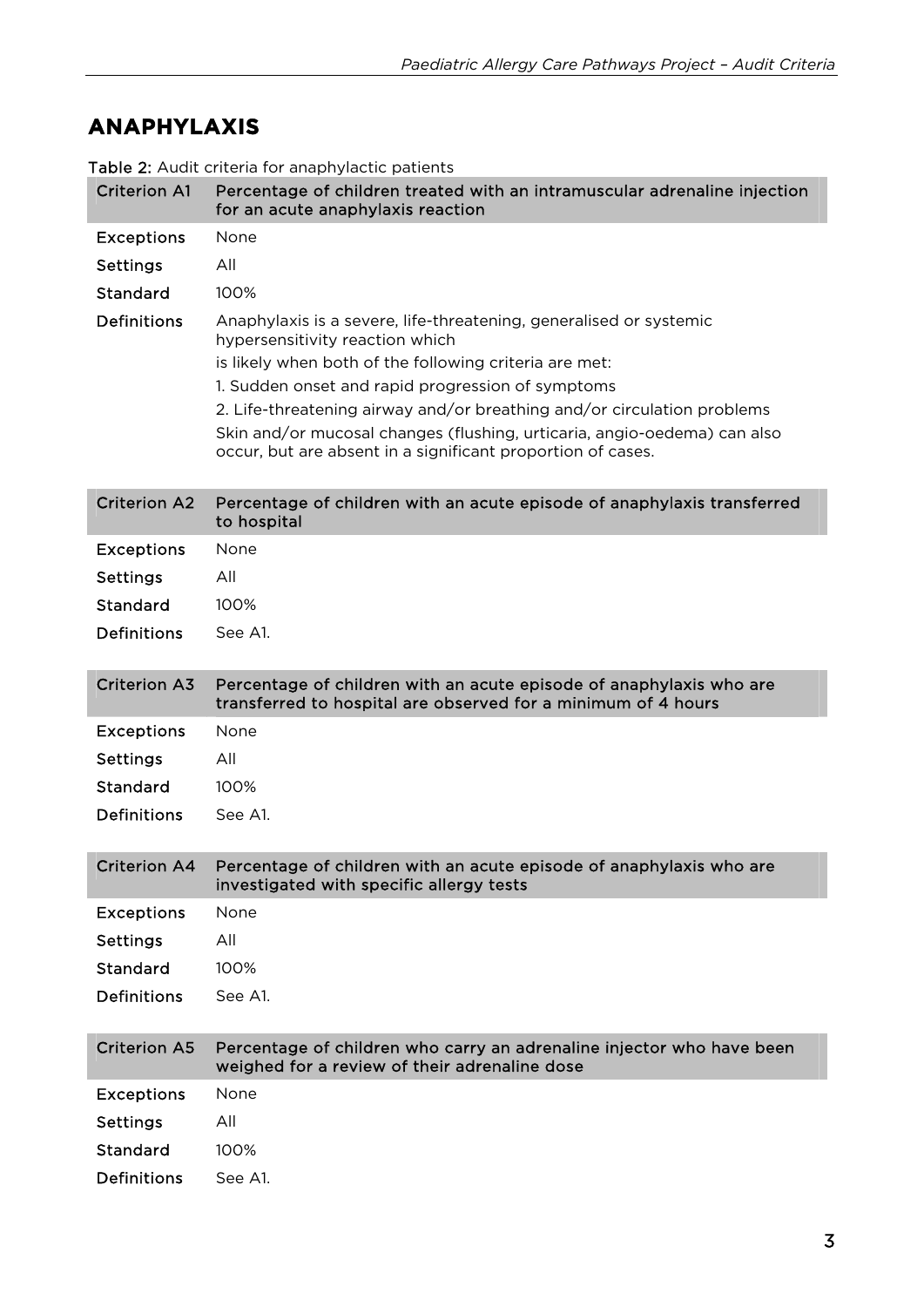| <b>Criterion A6</b> | Percentage of children (and their families) at risk of anaphylaxis educated<br>to use an adrenaline injector at every health care visit for their acute<br>severe allergies |
|---------------------|-----------------------------------------------------------------------------------------------------------------------------------------------------------------------------|
| <b>Exceptions</b>   | <b>None</b>                                                                                                                                                                 |
| <b>Settings</b>     | All                                                                                                                                                                         |
| Standard            | 100%                                                                                                                                                                        |
| Definition          | A child at risk of anaphylaxis should be reviewed at least annually for their<br>Ability to use their adrenaline injector.                                                  |
| Criterion A7        | Percentage of children with anaphylaxis where the health professionals<br>ensured that schools and early years settings are informed of how to deal<br>with an acute event  |
| <b>Exceptions</b>   | <b>None</b>                                                                                                                                                                 |
| <b>Settings</b>     | All                                                                                                                                                                         |
| Standard            | $100\%$                                                                                                                                                                     |
| Definitions         | See A1.                                                                                                                                                                     |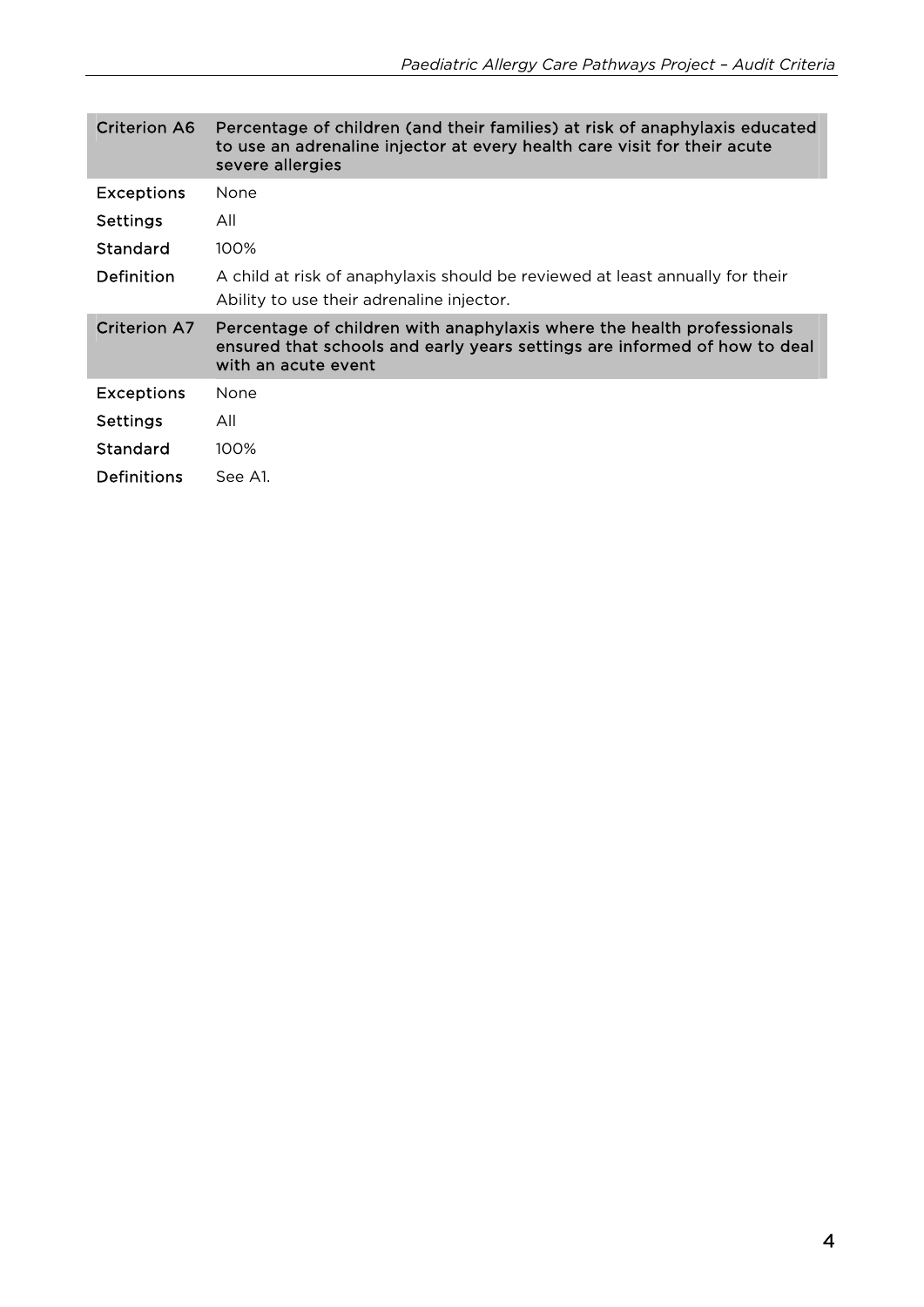## **FOOD ALLERGY**

| <b>Criterion F1</b> | Percentage of children with suspected food allergy undergoing an allergy<br>test                                                            |
|---------------------|---------------------------------------------------------------------------------------------------------------------------------------------|
| <b>Exceptions</b>   | None                                                                                                                                        |
| <b>Settings</b>     | All                                                                                                                                         |
| Standard            | 100%                                                                                                                                        |
| Definition          | Allergy test refers to a skin prick test and/or a specific IgE test                                                                         |
| <b>Criterion F2</b> | Percentage of children for less than two years of age on avoidance diets<br>measured at regularly for weight, height and head circumference |
| <b>Exceptions</b>   | None                                                                                                                                        |
| <b>Settings</b>     | All                                                                                                                                         |
| Standard            | 100%                                                                                                                                        |
| Definition          | Nil                                                                                                                                         |
| <b>Criterion F3</b> | Percentage of children with food allergy on avoidance diets who are<br>given the opportunity to see a dietitian                             |
| <b>Exceptions</b>   | None                                                                                                                                        |
| <b>Settings</b>     | All                                                                                                                                         |
| Standard            | 100%                                                                                                                                        |
| Definition          | Nil                                                                                                                                         |

Table 3: Audit criteria for food allergy patients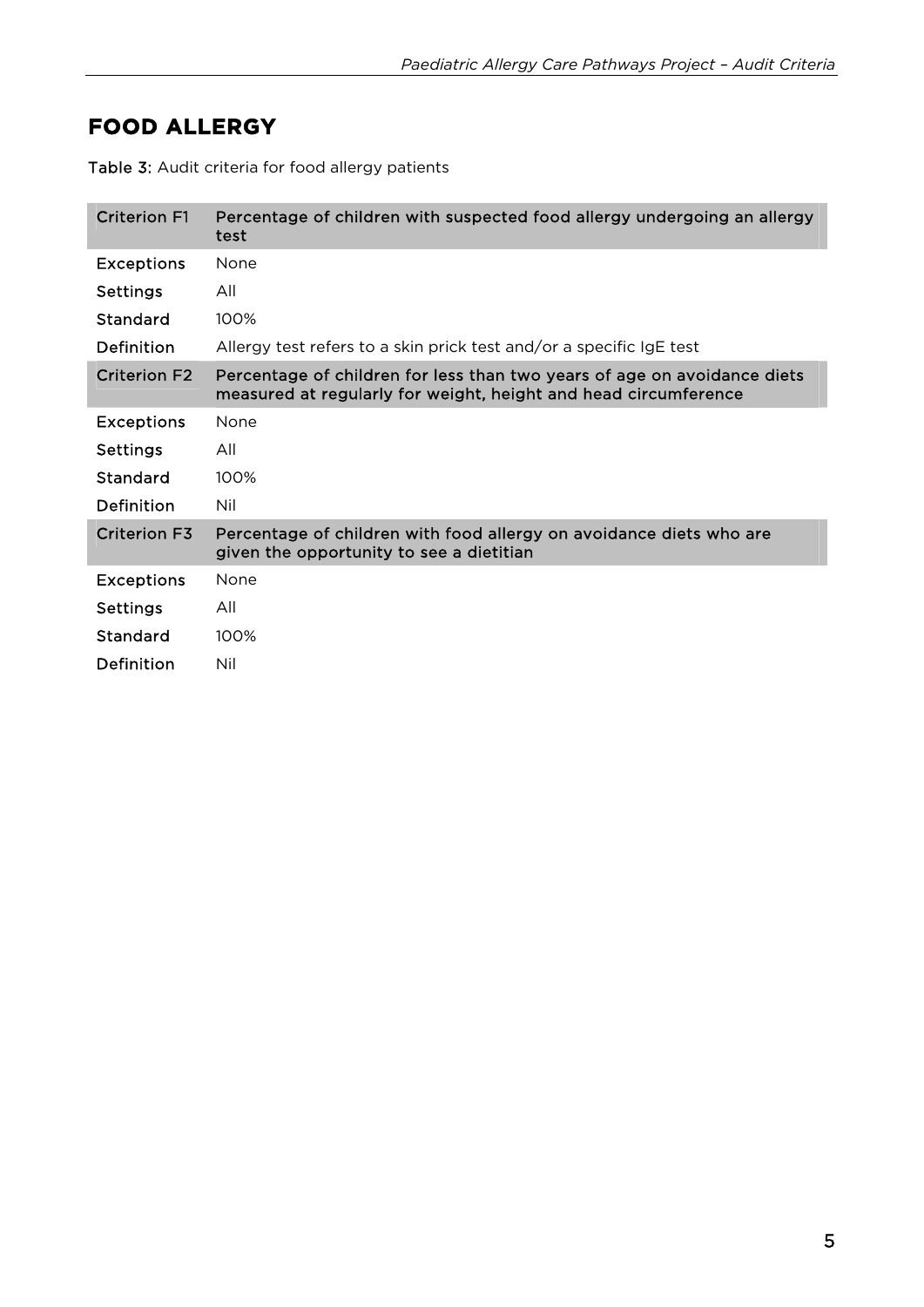# **ASTHMA/RHINITIS**

| <b>Criterion AR1</b>                                                  | Percentage of children with asthma who had their inhaler technique<br>checked at least annually                                                                                                        |
|-----------------------------------------------------------------------|--------------------------------------------------------------------------------------------------------------------------------------------------------------------------------------------------------|
| Guidance<br><b>Exceptions</b><br><b>Settings</b><br>Standard          | RCPCH Allergy focused clinical history<br>None<br>All<br>100%                                                                                                                                          |
| <b>Criterion AR2</b>                                                  | Percentage of children with an acute asthma A&E attendance seen by a<br>GP within two working days                                                                                                     |
| <b>Exceptions</b><br><b>Settings</b><br>Standard                      | None.<br>All<br>100%                                                                                                                                                                                   |
| <b>Criterion AR3</b>                                                  | Percentage of children with an acute asthma A&E attendance or a<br>hospital admission seen in an asthma or allergy clinic within 1 month of<br>discharge                                               |
| <b>Exceptions</b><br><b>Settings</b><br><b>Standard</b><br>Definition | None<br>All<br>100%<br>A specialised asthma or allergy clinic should have the competence to deal<br>with acute asthma. These competences are outlined in the RCPCH care<br>pathway for asthma/rhinitis |
| <b>Criterion AR4</b>                                                  | Percentage of children with rhinitis who had their intranasal spray<br>technique checked at least annually                                                                                             |
| <b>Exceptions</b><br><b>Settings</b><br><b>Standard</b>               | None<br>All<br>100%                                                                                                                                                                                    |
| <b>Criterion AR5</b>                                                  | Percentage of children over the age of 6 with suspected asthma who<br>have received objective tests for a definitive diagnosis                                                                         |
| <b>Exceptions</b><br><b>Settings</b><br><b>Standard</b><br>Definition | None<br>All<br>100%<br>Objective tests include peak flow monitoring, spirometry, response to<br>treatment, peak flow response to treatment                                                             |
| <b>Criterion AR5</b>                                                  | Percentage of children with asthma who have had an assessment of<br>asthma control using a standardised or validated questionnaire                                                                     |
| <b>Exceptions</b><br><b>Settings</b><br><b>Standard</b><br>Definition | None<br>All<br>100%<br>Nil                                                                                                                                                                             |
| <b>Criterion AR6</b>                                                  | Percentage of children with poor asthma control, who have had their<br>treatment adjusted.                                                                                                             |
| <b>Exceptions</b><br><b>Settings</b><br>Standard<br>Definition        | None<br>All<br>100%<br>Nil                                                                                                                                                                             |

Table 4: Audit criteria for asthma and/or rhinitis patients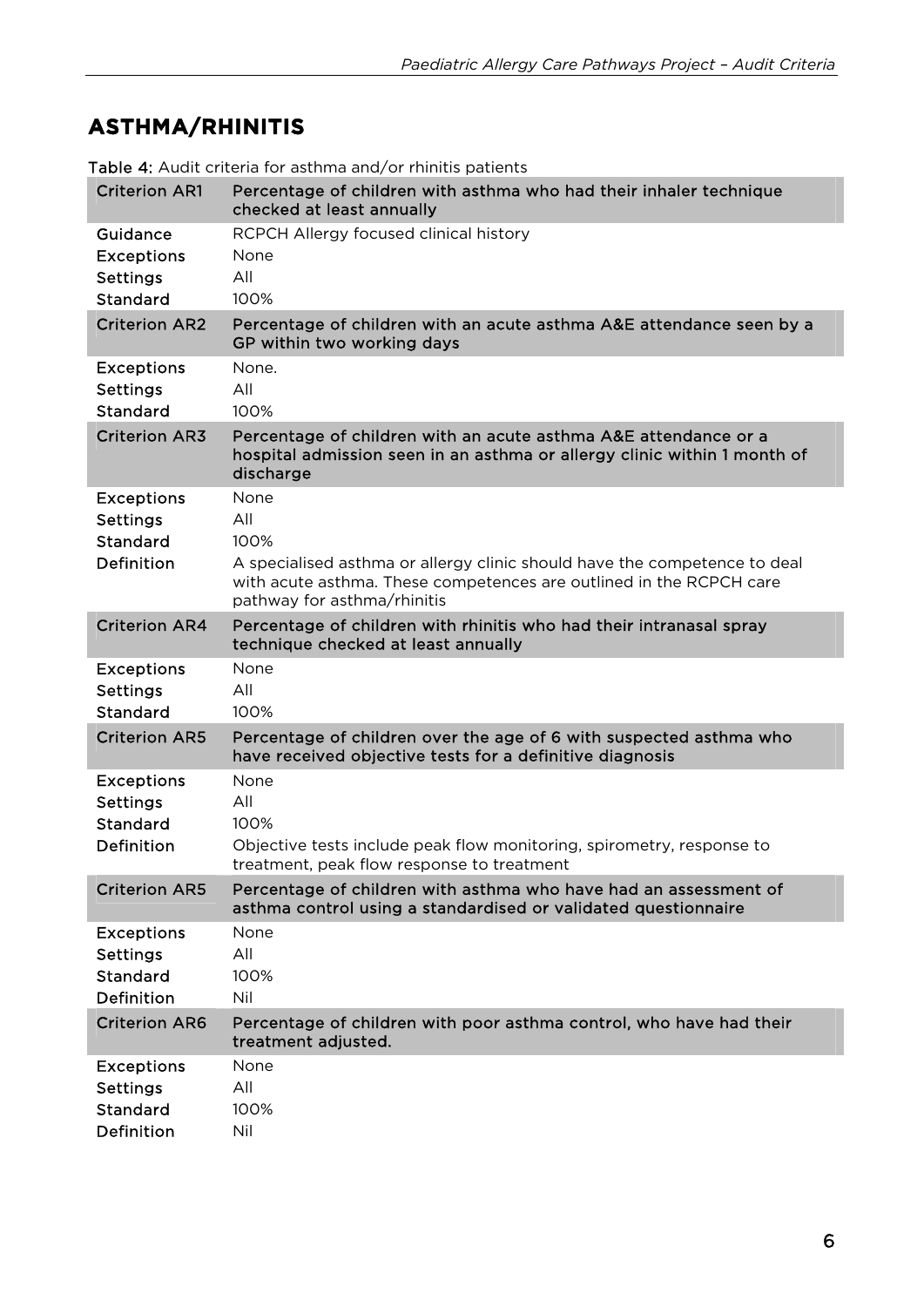| <b>Criterion AR7</b> | The percentage of patients with rhinitis who have received treatment with<br>a non sedating antihistamine |
|----------------------|-----------------------------------------------------------------------------------------------------------|
| <b>Exceptions</b>    | None                                                                                                      |
| Settings             | All                                                                                                       |
| Standard             | $100\%$                                                                                                   |
| <b>Definitions</b>   | Nil                                                                                                       |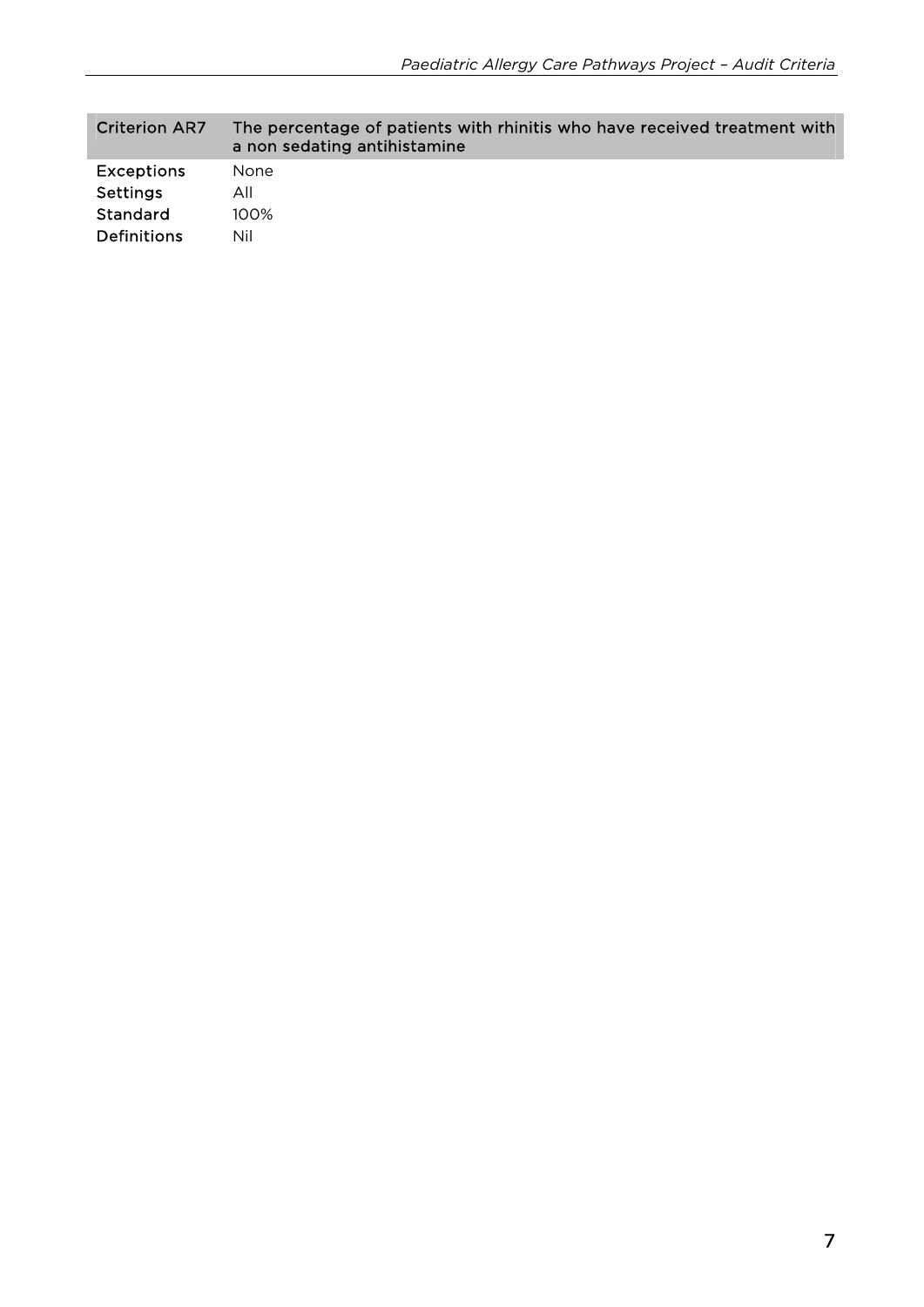#### **ECZEMA**

Some of the standards for eczema care have been taken or modified from the NICE atopic eczema audit support document (2):

http://www.nice.org.uk/nicemedia/live/11901/39935/39935.doc, a checklist for conducting the audit against these terms has already been developed and can be found at p9-13 of the NICE eczema audit support document.

|                                                                  | <b>TUDIC 9.</b> MUUTE CHECHU TOI CCZCHIU PULICHES                                                                                                                                                                                                                                                                                         |
|------------------------------------------------------------------|-------------------------------------------------------------------------------------------------------------------------------------------------------------------------------------------------------------------------------------------------------------------------------------------------------------------------------------------|
| <b>Criterion E1</b><br>Modified from<br><b>NICE Criterion E2</b> | Percentage of children with eczema where impact on quality of life,<br>(sleep and everyday activities) and psychosocial well being has been<br>assessed and documented at each consultation for eczema in the past<br>year                                                                                                                |
| <b>Exceptions</b>                                                | None                                                                                                                                                                                                                                                                                                                                      |
| <b>Settings</b>                                                  | All                                                                                                                                                                                                                                                                                                                                       |
| Standard                                                         | 100%                                                                                                                                                                                                                                                                                                                                      |
| <b>Definitions</b>                                               | The holistic assessment should grade the skin/physical severity as 'clear',<br>'mild'. 'moderate' or 'severe' and should grade the impact on the quality of life<br>and psychosocial well-being as 'none', 'mild', 'moderate' or 'severe', in<br>accordance with the definitions given in the NICE guideline at Table 1 in<br>section 1.2 |
| <b>Criterion E2</b><br>Modified from<br><b>NICE Criterion E2</b> | Percentage of children with eczema, for whom an assessment of physical<br>severity (none, mild, moderate or severe), has been made at each<br>consultation in the past year.                                                                                                                                                              |
| <b>Exceptions</b>                                                | None                                                                                                                                                                                                                                                                                                                                      |
| <b>Settings</b>                                                  | All                                                                                                                                                                                                                                                                                                                                       |
| Standard                                                         | 100%                                                                                                                                                                                                                                                                                                                                      |
| <b>Definitions</b>                                               | The holistic assessment should grade the skin/physical severity as 'clear',<br>'mild'. 'moderate' or 'severe' and should grade the impact on the quality of life<br>and psychosocial well-being as 'none', 'mild', 'moderate' or 'severe', in<br>accordance with the definitions given in the NICE guideline at Table 1 in<br>section 1.2 |
| <b>Criterion E3</b><br><b>Taken from NICE</b><br>Criterion E3    | Percentage of children with atopic eczema for whom trigger factors have<br>been considered and documented during clinical assessment.                                                                                                                                                                                                     |
| <b>Exceptions</b>                                                | None                                                                                                                                                                                                                                                                                                                                      |
| <b>Settings</b>                                                  | All                                                                                                                                                                                                                                                                                                                                       |
| Standard                                                         | 100%                                                                                                                                                                                                                                                                                                                                      |
| <b>Definitions</b>                                               | Trigger factors include irritants (for example soaps and detergents), skin<br>infections, contact allergens, food allergens, inhalant allergens.                                                                                                                                                                                          |

Table 5: Audit criteria for eczema patients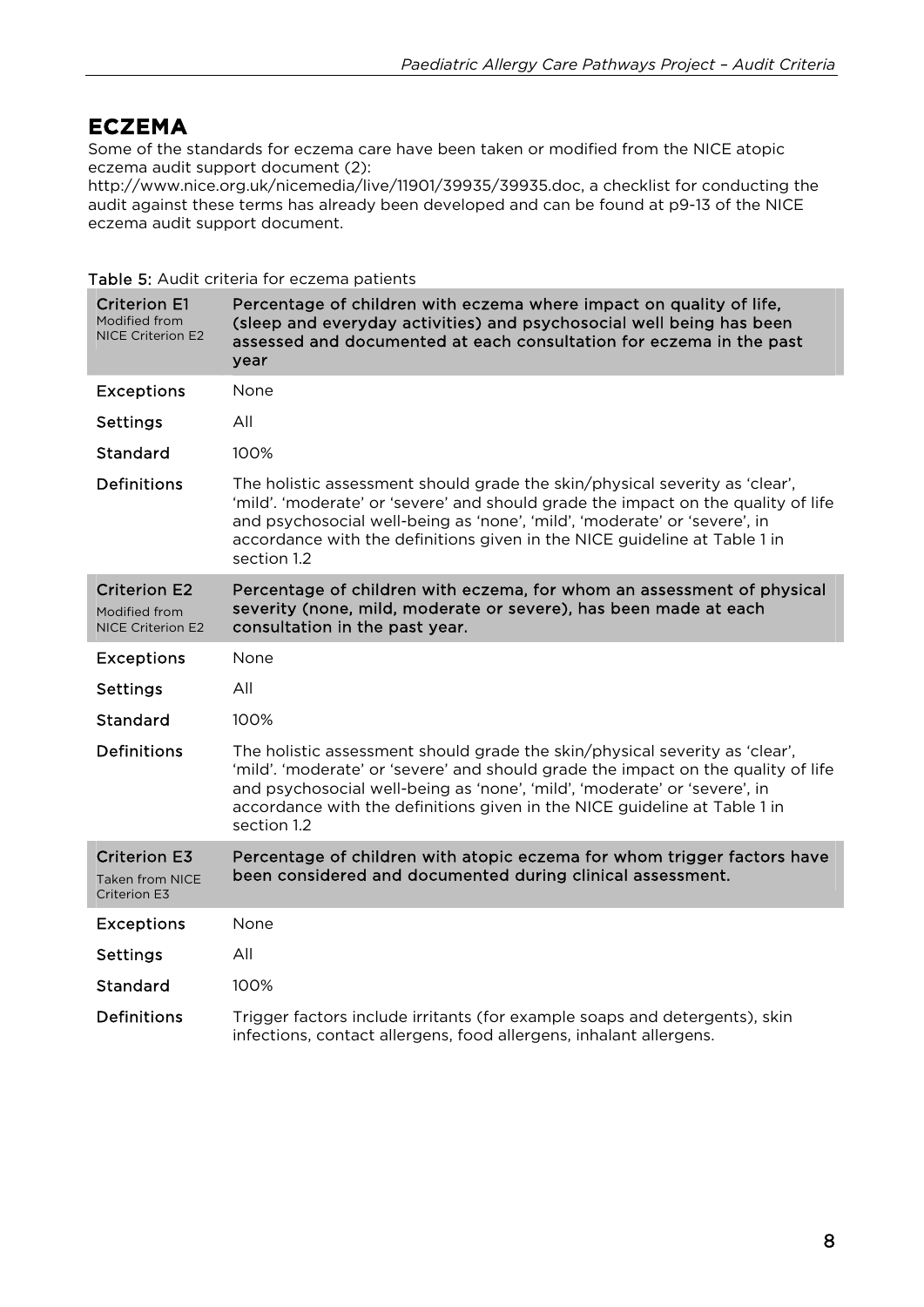| <b>Criterion E4</b><br>Modified from<br><b>NICE Criterion E6</b>      | Percentage of children with moderate or severe eczema, who are<br>managed with topical therapies of appropriate potency according to<br>NICE guidelines (stepped approach to management).<br>Moderate or potent steroids<br><b>Topical calcineurin inhibitors</b><br>$\blacksquare$<br><b>Bandages</b><br>п<br>Phototherapy<br>п<br><b>Systemic therapy</b> |
|-----------------------------------------------------------------------|-------------------------------------------------------------------------------------------------------------------------------------------------------------------------------------------------------------------------------------------------------------------------------------------------------------------------------------------------------------|
| <b>Exceptions</b>                                                     | None                                                                                                                                                                                                                                                                                                                                                        |
| <b>Settings</b>                                                       | All                                                                                                                                                                                                                                                                                                                                                         |
| Standard                                                              | 100%                                                                                                                                                                                                                                                                                                                                                        |
| <b>Definitions</b>                                                    | Nil                                                                                                                                                                                                                                                                                                                                                         |
| <b>Criterion E5</b><br>Modified from<br><b>NICE Criterion E7</b>      | Percentage of children with atopic eczema who are provided with<br>a written management plan for their eczema<br>a)<br>the necessary treatments to manage flares according to the<br>b)<br>stepped management plan                                                                                                                                          |
| <b>Exceptions</b>                                                     | None                                                                                                                                                                                                                                                                                                                                                        |
| <b>Settings</b>                                                       | All                                                                                                                                                                                                                                                                                                                                                         |
| Standard                                                              | 100%                                                                                                                                                                                                                                                                                                                                                        |
| <b>Definitions</b>                                                    | Nil                                                                                                                                                                                                                                                                                                                                                         |
| <b>Criterion E6</b><br>Modified from<br><b>NICE Criterion E13</b>     | Percentage of children referred for specialist dermatological advice<br>where management has not satisfactorily controlled the eczema, based<br>on a subjective assessment by the child, parent or carer.                                                                                                                                                   |
| <b>Exceptions</b>                                                     | None                                                                                                                                                                                                                                                                                                                                                        |
| <b>Settings</b>                                                       | All                                                                                                                                                                                                                                                                                                                                                         |
| Standard                                                              | 100%                                                                                                                                                                                                                                                                                                                                                        |
| <b>Definitions</b>                                                    | Nil                                                                                                                                                                                                                                                                                                                                                         |
| <b>Criterion E7</b>                                                   | Percentage of formula fed infants < 6months with moderate or severe<br>eczema, not controlled by optimal treatment with emollients and mild<br>topical steroids, who have been offered an extensively hydrolysed or<br>amino acid formula for a 6-8 week trial period.                                                                                      |
| <b>Exceptions</b>                                                     | None                                                                                                                                                                                                                                                                                                                                                        |
| <b>Settings</b>                                                       | All                                                                                                                                                                                                                                                                                                                                                         |
| <b>Standard</b>                                                       | 100%                                                                                                                                                                                                                                                                                                                                                        |
| <b>Definitions</b>                                                    | Nil                                                                                                                                                                                                                                                                                                                                                         |
| <b>Criterion E8</b><br><b>Taken from NICE</b><br><b>Criterion E10</b> | Percentage of children with atopic eczema experiencing severe flares on<br>the face or neck using moderate potency topical corticosteroids for<br>longer than 5 days (see definition below).                                                                                                                                                                |
| <b>Exceptions</b>                                                     | None                                                                                                                                                                                                                                                                                                                                                        |
| <b>Settings</b>                                                       | All                                                                                                                                                                                                                                                                                                                                                         |
| Standard                                                              | 0%                                                                                                                                                                                                                                                                                                                                                          |
| Definitions                                                           | The NICE guideline recommends that moderate potency topical<br>corticosteroids are only used on the face and neck for a period of 3 - 5 days                                                                                                                                                                                                                |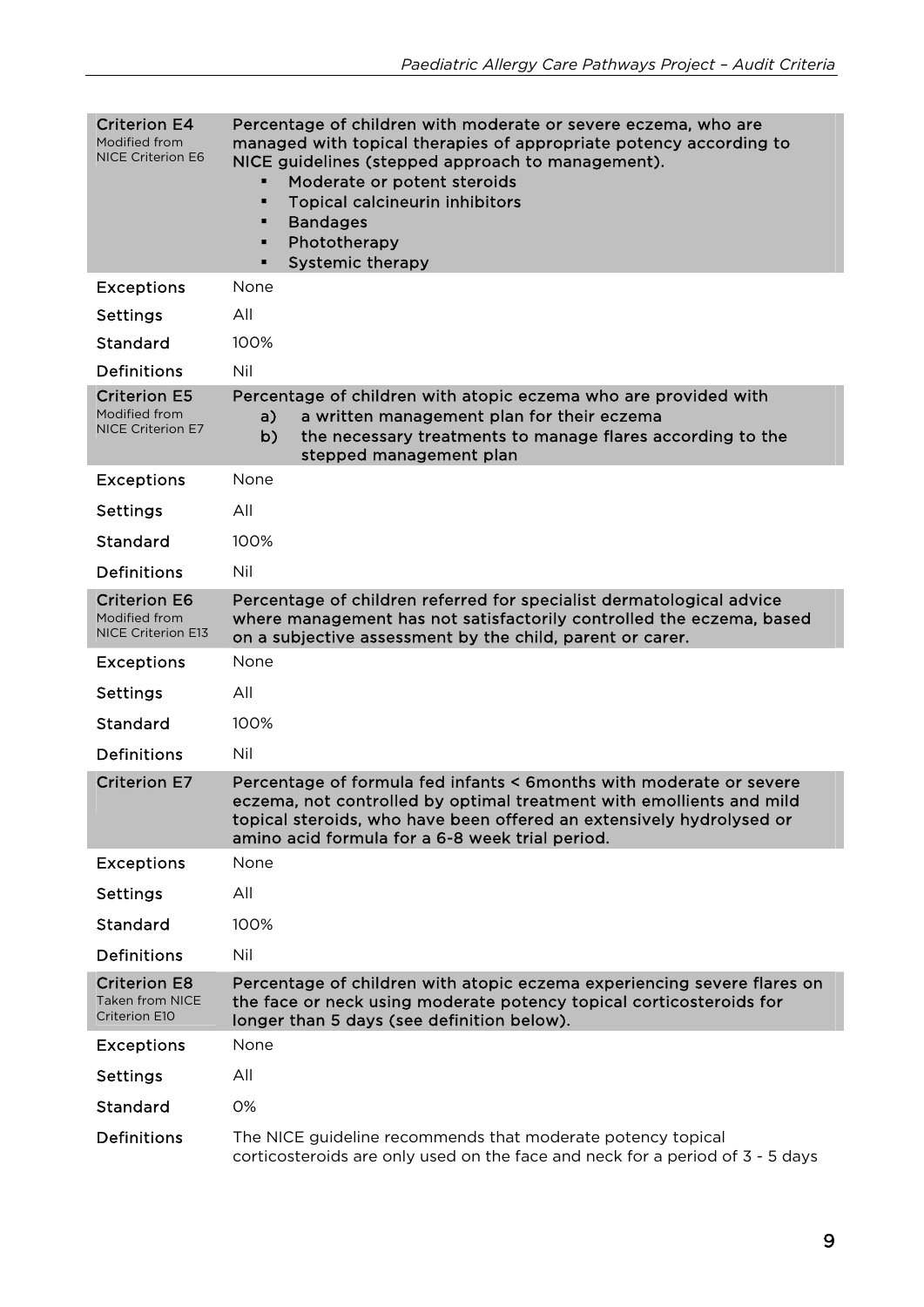### **CHRONIC URTICARIA**

| <b>Criterion U1</b> | The percentage of patients with chronic urticaria who have received<br>treatment with a non sedating antihistamine |
|---------------------|--------------------------------------------------------------------------------------------------------------------|
| <b>Exceptions</b>   | None.                                                                                                              |
| Settings            | All                                                                                                                |
| Standard            | $100\%$                                                                                                            |
| <b>Definitions</b>  | Nil                                                                                                                |

Table 6: Audit criteria for chronic urticaria patients

### **ANGIO-OEDEMA (WITHOUT WEALS)**

Table 7: Audit criteria for angio-oedema (without weals) patients

| <b>Criterion AO1</b> | The percentage children with angio-oedema (without weals) persisting<br>for longer than 24 hours who are referred for further assessment                                                                                                                                                                                            |
|----------------------|-------------------------------------------------------------------------------------------------------------------------------------------------------------------------------------------------------------------------------------------------------------------------------------------------------------------------------------|
| <b>Exceptions</b>    | None                                                                                                                                                                                                                                                                                                                                |
| <b>Settings</b>      | Primary care                                                                                                                                                                                                                                                                                                                        |
| Standard             | 100%                                                                                                                                                                                                                                                                                                                                |
| <b>Definitions</b>   | Nil                                                                                                                                                                                                                                                                                                                                 |
| <b>Criterion AO2</b> | The percentage of children with angio-oedema (without weals))<br>persisting for longer than 24 hours who are investigated for C1 inhibitor<br>deficiency                                                                                                                                                                            |
| <b>Exceptions</b>    | None                                                                                                                                                                                                                                                                                                                                |
| <b>Settings</b>      | Secondary care                                                                                                                                                                                                                                                                                                                      |
| Standard             | 100%                                                                                                                                                                                                                                                                                                                                |
| <b>Definitions</b>   |                                                                                                                                                                                                                                                                                                                                     |
| <b>Criterion AO3</b> | The percentage of children with hereditary angio-oedema provided with a<br>comprehensive management package that includes:<br>Personal management plan<br>п<br>Advice about prophylaxis<br>٠<br><b>Family screening</b><br>п<br>Supply of emergency first line treatment<br>٠<br>Liaison with schools and early years settings<br>п |
| <b>Exceptions</b>    | None                                                                                                                                                                                                                                                                                                                                |
| <b>Settings</b>      | Multi-disciplinary clinic                                                                                                                                                                                                                                                                                                           |
| Standard             | 100%                                                                                                                                                                                                                                                                                                                                |
| <b>Definitions</b>   |                                                                                                                                                                                                                                                                                                                                     |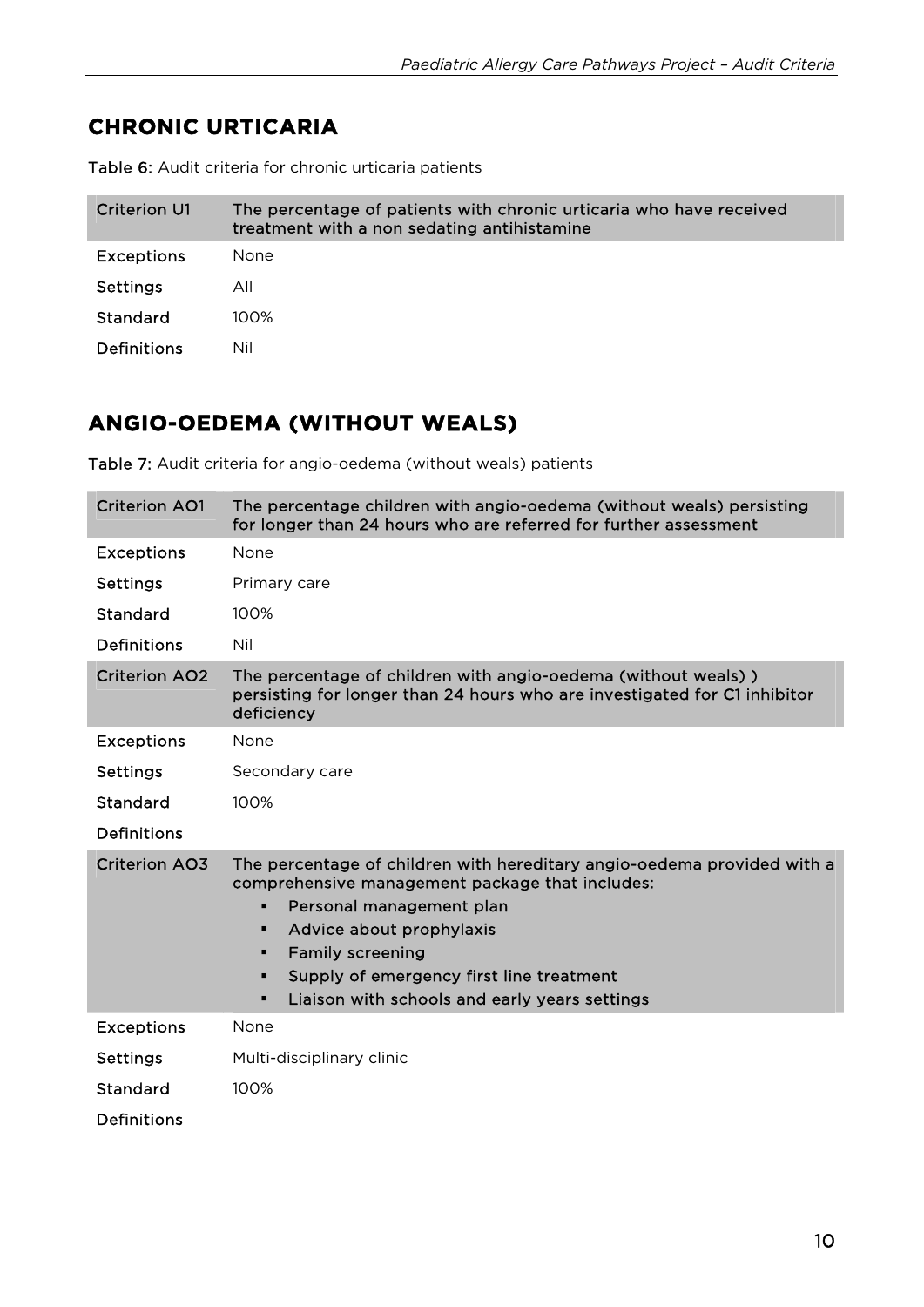#### **MASTOCYTOSIS**

| <b>Criterion M1</b> | The percentage of with suspected mastocytosis patients who have had<br>their mast cell tryptase measured                                                                                                                                                                                                 |
|---------------------|----------------------------------------------------------------------------------------------------------------------------------------------------------------------------------------------------------------------------------------------------------------------------------------------------------|
| <b>Exceptions</b>   | None                                                                                                                                                                                                                                                                                                     |
| <b>Settings</b>     | All                                                                                                                                                                                                                                                                                                      |
| Standard            | 100%                                                                                                                                                                                                                                                                                                     |
| Definitions         | Nil                                                                                                                                                                                                                                                                                                      |
| <b>Criterion M2</b> | The percentage of children with hereditary angio-oedema provided with a<br>comprehensive management package that includes:<br>Advice regarding precipitating factors and high risk situations<br>٠<br>Information to patient and their family<br>٠<br>Liaison with schools and early years settings<br>п |
| <b>Exceptions</b>   | None                                                                                                                                                                                                                                                                                                     |
| <b>Settings</b>     | All                                                                                                                                                                                                                                                                                                      |
| Standard            | 100%                                                                                                                                                                                                                                                                                                     |
| <b>Definitions</b>  | Nil                                                                                                                                                                                                                                                                                                      |

Table 8: Audit criteria for mastocytosis patients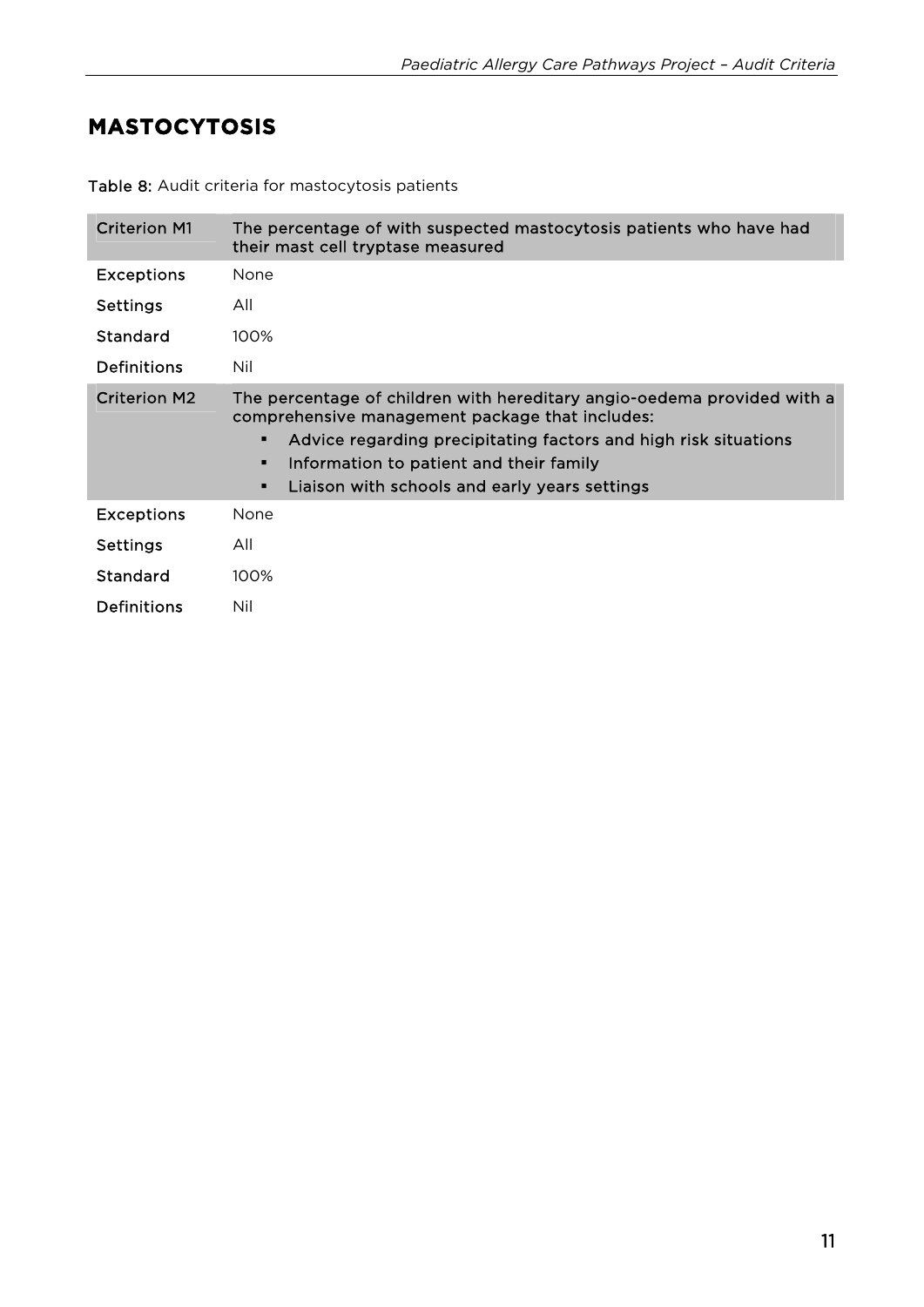### **DRUG ALLERGY**

| <b>Criterion D1</b> | Percentage of adverse events resulting from supervised drug provocation<br>tests                                                                              |
|---------------------|---------------------------------------------------------------------------------------------------------------------------------------------------------------|
| <b>Exceptions</b>   | None                                                                                                                                                          |
| <b>Settings</b>     | All                                                                                                                                                           |
| Standard            | 100%                                                                                                                                                          |
| <b>Definitions</b>  |                                                                                                                                                               |
| <b>Criterion D2</b> | Percentage of children who report with a reaction to a drug who are<br>investigated as drug allergic                                                          |
| <b>Exceptions</b>   | None                                                                                                                                                          |
| <b>Settings</b>     | All                                                                                                                                                           |
| Standard            | 100%                                                                                                                                                          |
| <b>Definitions</b>  | Appropriate investigations include:<br>Clinical history<br>$\blacksquare$<br>Skin prick tests<br>$\blacksquare$<br>Intra-dermal test<br>Provocation test<br>٠ |

Table 9: Audit criteria for drug allergy patients

Patient population who are investigate should include those patients with:

- **Severe reactions**
- **Multiple reactions**
- **Patients who are susceptible to infection**
- **Reaction on multiple drugs**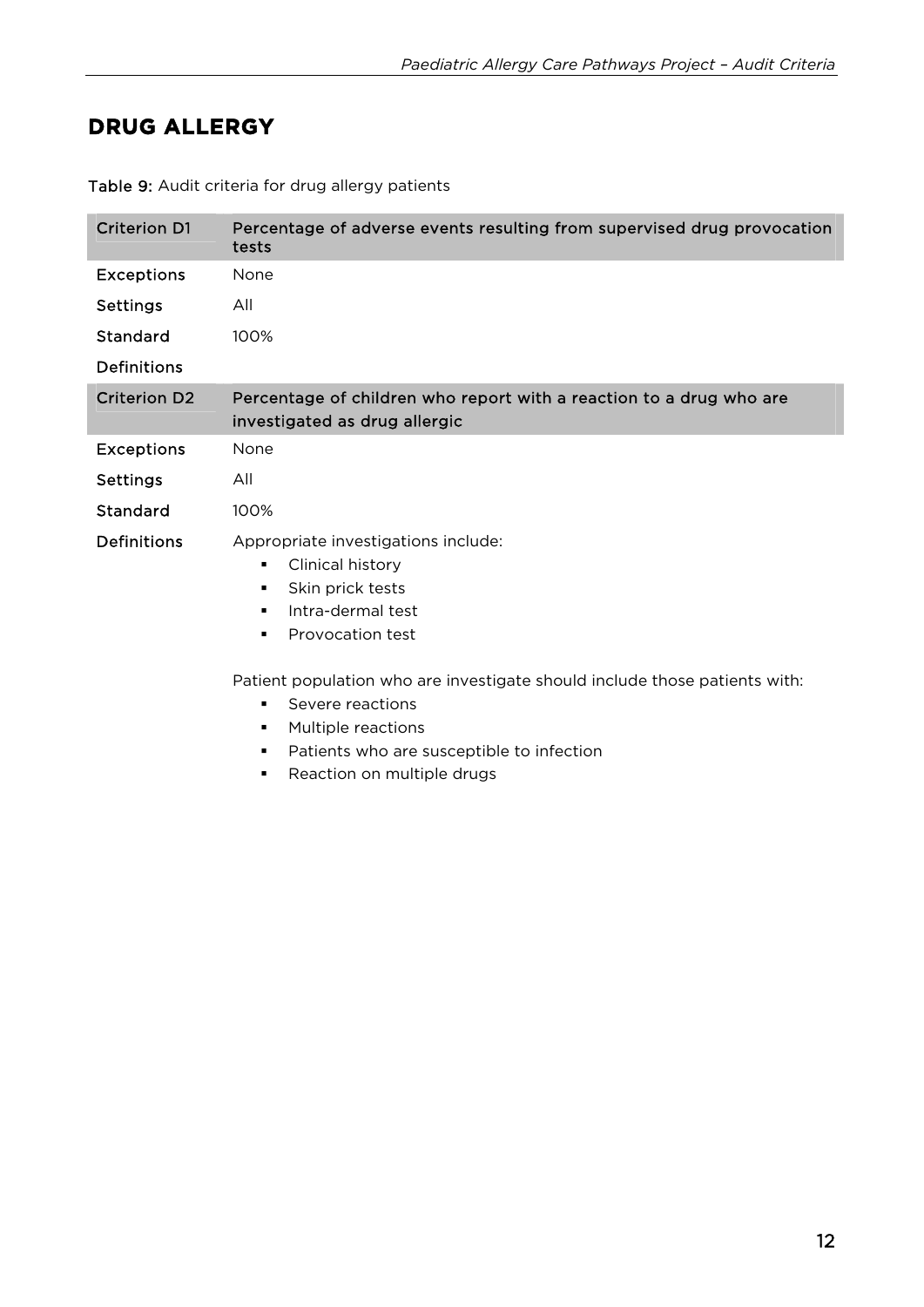#### **VENOM ALLERGY**

Table 10: Audit criteria for venom allergy patients

| <b>Criterion V1</b> | The percentage of patients with systemic venom reaction who have been<br>referred for diagnostic testing                                    |
|---------------------|---------------------------------------------------------------------------------------------------------------------------------------------|
| <b>Exceptions</b>   | None                                                                                                                                        |
| <b>Settings</b>     | All                                                                                                                                         |
| Standard            | 100%                                                                                                                                        |
| <b>Definitions</b>  |                                                                                                                                             |
| <b>Criterion V2</b> | The percentage of patients with a systemic venom reaction who have<br>been prescribed an adrenaline injector                                |
| <b>Exceptions</b>   | None                                                                                                                                        |
| <b>Settings</b>     | All                                                                                                                                         |
| Standard            | 100%                                                                                                                                        |
| Definitions         |                                                                                                                                             |
| Criterion V3        | The percentage of patients with a severe, life threatening venom reaction<br>who have been referred to a centre able to offer immunotherapy |
| <b>Exceptions</b>   | None                                                                                                                                        |
| <b>Settings</b>     | All                                                                                                                                         |
| Standard            | 100%                                                                                                                                        |
| <b>Definitions</b>  |                                                                                                                                             |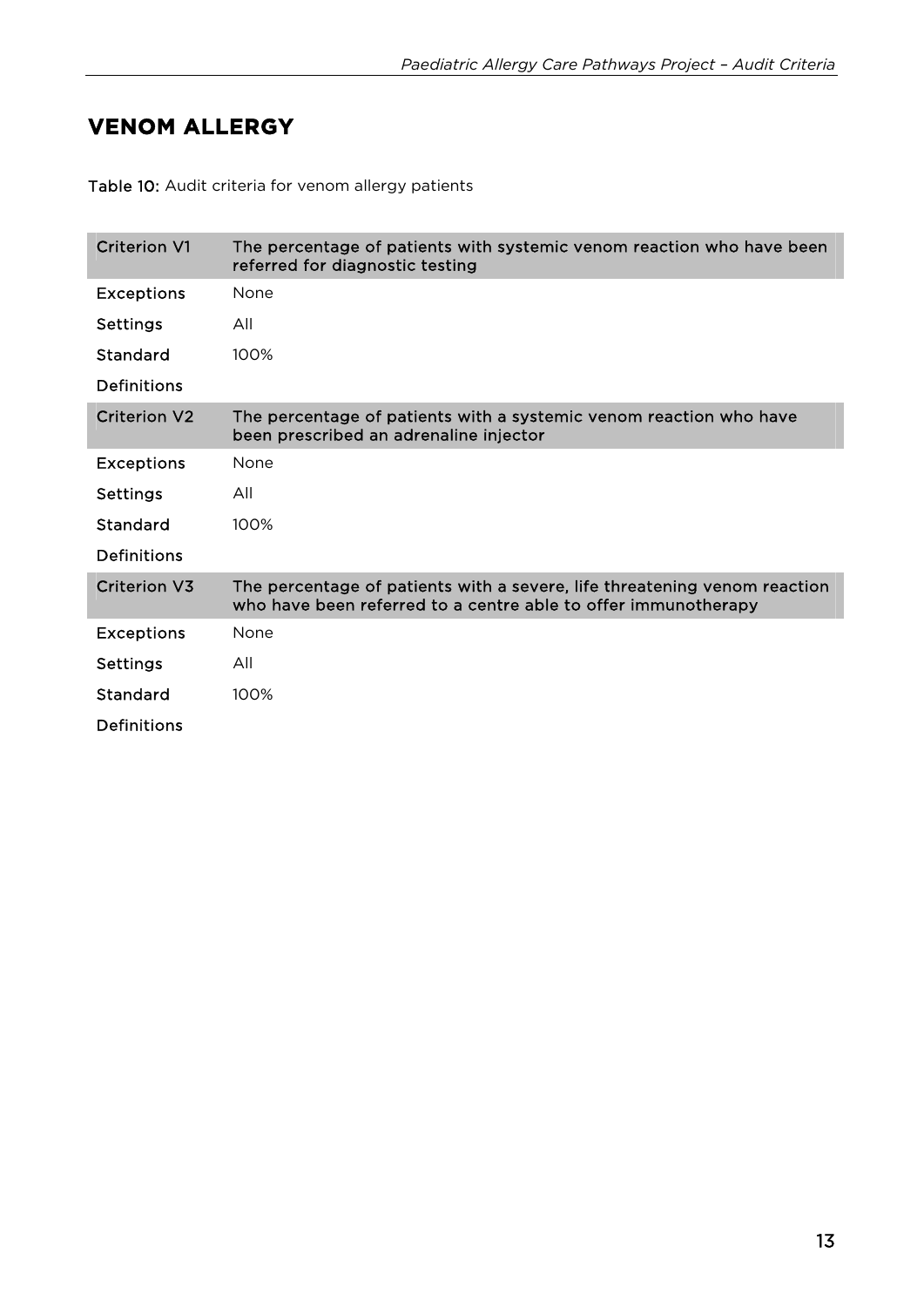## **LATEX ALLERGY**

Table 11: Audit criteria for latex allergy patients

| <b>Criterion L1</b> | Percentage of children with a latex allergy who have been referred to a<br>specialist clinic for a definitive diagnosis |
|---------------------|-------------------------------------------------------------------------------------------------------------------------|
| <b>Exceptions</b>   | <b>None</b>                                                                                                             |
| <b>Settings</b>     | All                                                                                                                     |
| Standard            | $100\%$                                                                                                                 |
| <b>Definitions</b>  |                                                                                                                         |